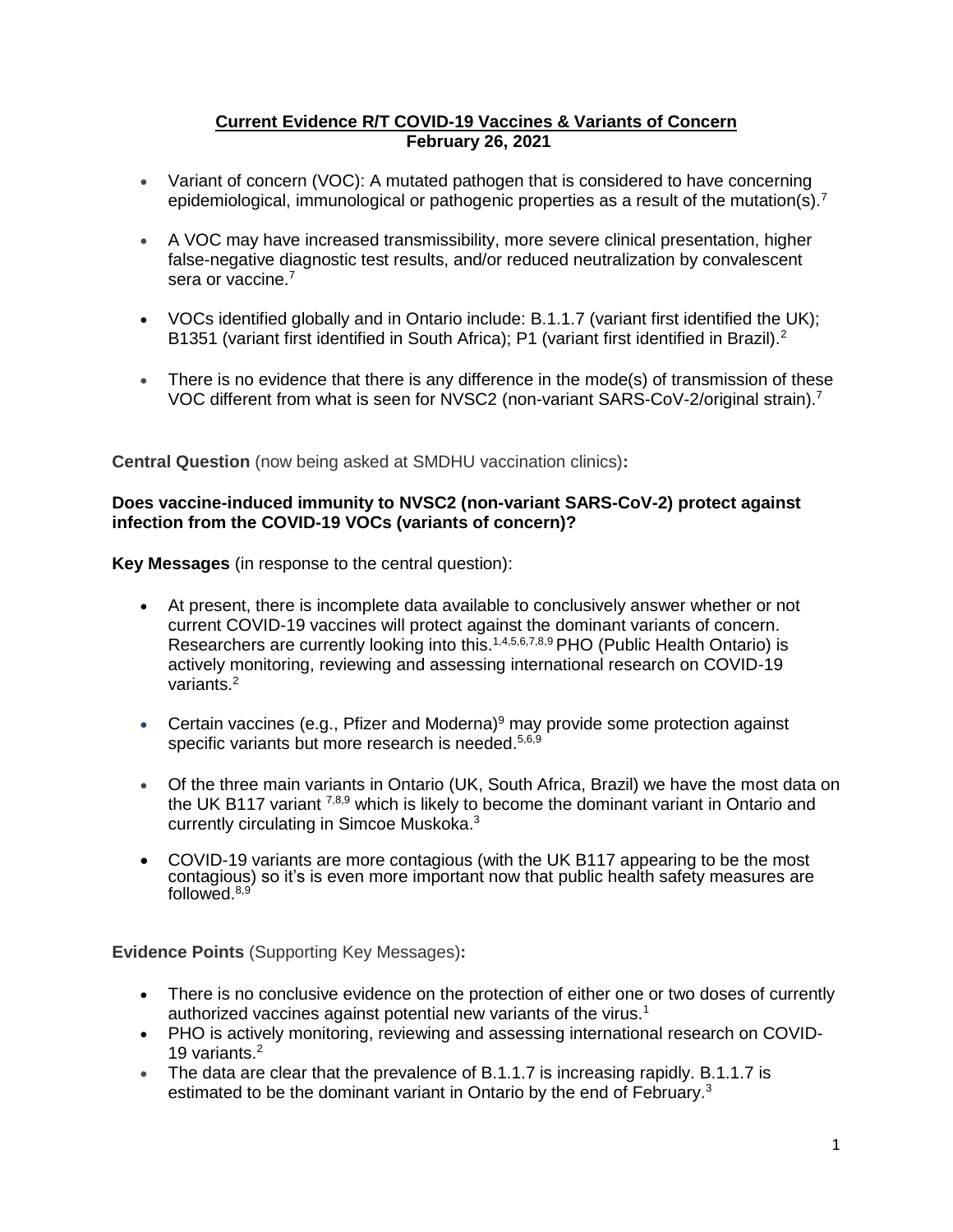- While researchers are still investigating the effectiveness of vaccines against the P.1 variant Brazil, two pre-prints (not yet peer-reviewed) have tested plasma from recipients of both authorized mRNA vaccines against SARS-CoV-2 viruses with various spike mutations (i.e., variants of concern).<sup>4</sup>
- Vaccinated individuals may be less protected against P.1.<sup>4</sup>
- Since SARS-CoV-2 variants with the E484K mutation might be better at evading antibodies from the plasma of recovered COVID-19 patients infected with earlier strains, the P.1 variant, containing this mutation, could increase the risk of re-infection or infection in vaccinated individuals. Some reports support the possibility of reinfection with  $P.1<sup>4</sup>$
- Studies have shown that vaccine-induced neutralizing antibodies had diminished neutralizing ability against B.1.351 mutations; vaccine manufacturers are developing and evaluating updates to mRNA vaccines that incorporate B.1.351 mutations.<sup>5</sup>
- Several preprint articles have tested plasma from recipients of both authorized mRNA vaccines (Moderna and Pfizer-BioNTech) against SARS-CoV-2 viruses with various spike mutations (i.e., VOCs). These in vitro studies have found that vaccine-induced neutralizing antibodies had diminished neutralizing ability against B.1.351 mutations; however, reduction magnitude varied by study.<sup>5</sup>
- The mRNA vaccines prevent infection through both humoral and cell-mediated immunity, so it is difficult to know with certainty whether the diminished neutralizing antibody response to B.1.351 mutations observed in in vitro studies will result in reduced protection.<sup>5</sup>
- Moderna has publicly announced that it plans to develop and evaluate in preclinical studies a new mRNA vaccine candidate that incorporates B.1.351 mutations. Moderna is also initiating a Phase 1 study to evaluate whether immunological boosting with an additional dose of its current vaccine can improve protection against VOCs. Antibodies induced by the vaccine appeared less potent against B.1.351, compared to the original strain. Pfizer has also issued public statements that it is possible to update their vaccine with a new variant sequence, if needed.<sup>5</sup>
- Epidemiological findings and modelling data suggest that this strain may be more transmissible. Contact tracing and genomic sequencing data in the UK suggests that the secondary attack rate may be higher for cases with VOC-202012/01 compared to cases with other variants (15.1% vs 9.8%). Further laboratory-based investigations are underway to determine the impact of this strain on virulence and transmissibility.<sup>6</sup>
- To date, there is no indication that the vaccines will be less effective against this variant, although studies are ongoing.<sup>6</sup>
- Given the very recent emergence of this new variant and relatively restricted circulation, there is currently limited data on its impact on human health, laboratory testing, and vaccination.<sup>6</sup>
- How the various mutations in the UK variant impact the ability of the human immune system to recognize and develop antibodies to the virus (i.e. antigenicity) is currently being explored.<sup>6</sup>
- COVID-19 vaccines that are currently available in Canada are based on the spike protein. There is not yet any information to determine whether vaccine-induced antibodies have a reduced ability to neutralize the UK variant.<sup>6</sup>
- Ongoing vaccine effectiveness data coupled with genome sequencing will be important for assessing vaccine failure and breakthrough infections by the UK variant.<sup>6</sup>
- Estimates suggest that B.1.1.7 VOC is 36% to 75% more transmissible than NVSC2.<sup>7</sup>
- Based on preliminary evidence from the UK, B.1.1.7 may be associated with an increase in disease severity but further data are required to confirm this. There is no evidence at present that either reinfection or vaccine failure are more common due to B.1.1.7.<sup>7</sup>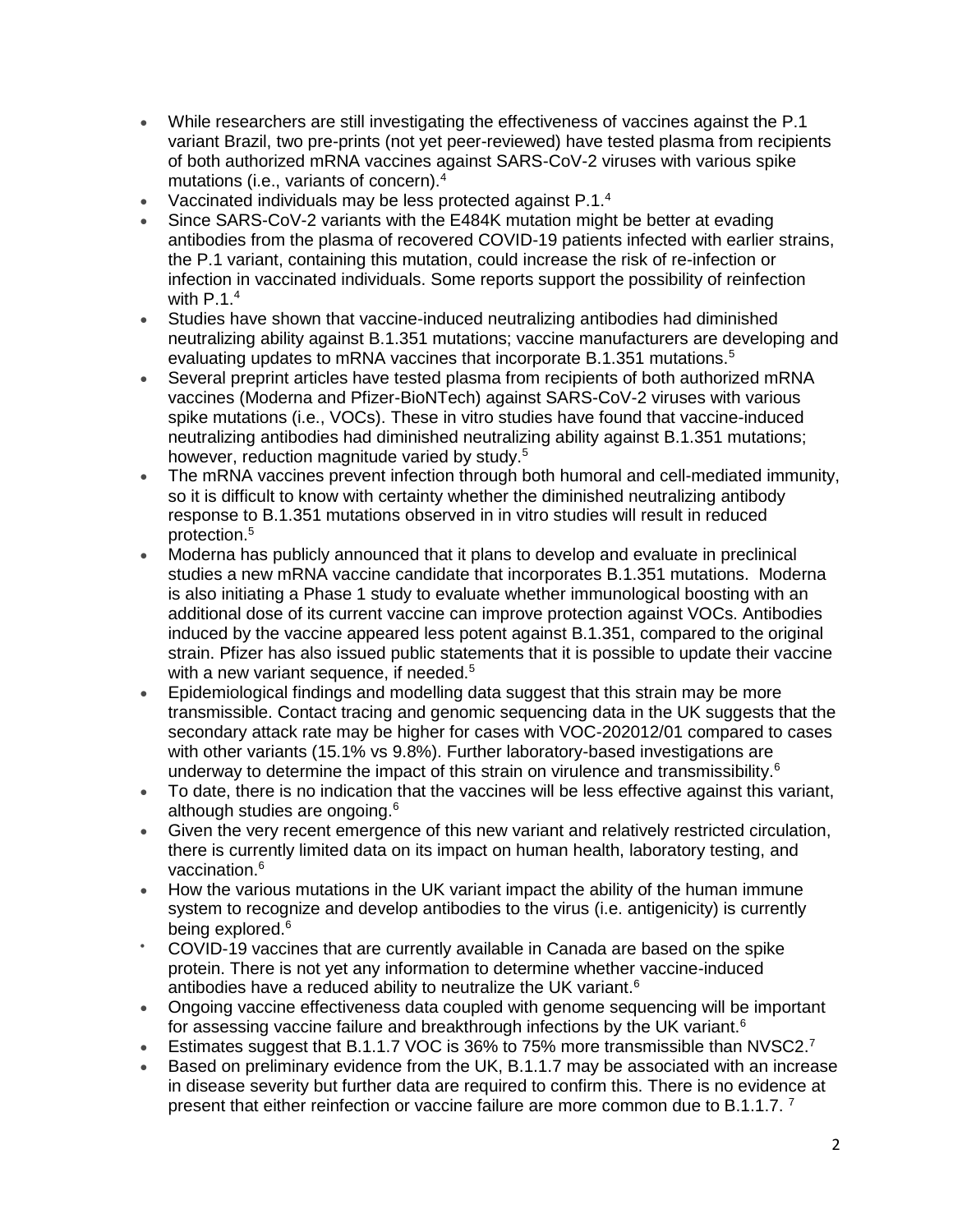- There is less information available with respect to 501Y.V2 and P.1. but their emergence in South Africa and Brazil, respectively, has been associated with replacement of NVSC219 and rapid increases in COVID19 incidence.<sup>7</sup>
- There is concern about the level of neutralizing antibody titres targeting 501Y.V2 generated by natural immunity following infection with NVSV2 or vaccination with currently available vaccines.<sup>7</sup>
- Reports from some vaccine trials suggest a possible reduction in vaccine efficacy in South Africa following the emergence of 501Y.V2 but the data are preliminary and have not been fully released.<sup>7</sup>
- Additionally, some of these vaccine trials, as well as data from Brazil, suggest that reinfection with 501Y.V2 or P.1. may occur in individuals previously infected with NVSC2. 7
- There is no evidence that there is any difference in the mode(s) of transmission of these VOC different from what is seen for NVSC2.<sup>7</sup>
- There is already community transmission of B.1.1.7 in Ontario. The burden of disease due to the other known VOCs appears to be low. As long as the pandemic continues, however, additional VOCs are likely to emerge, especially in areas where COVID-19 incidence is high. $<sup>7</sup>$ </sup>
- Three notable VOCs currently circulating include the B.1.1.7 (501Y.V1) (first identified in the United Kingdom (UK)), which has been identified in Ontario and for which the most data exists; the 501Y.V2 variant first identified in South Africa; and the P.1 variant first identified in Brazil. Information on these variants is rapidly evolving, particularly for  $B.1.1.7<sup>8</sup>$
- There is growing international evidence of increased transmissibility for all three VOCs, emerging evidence of an increased risk of death from B.1.1.7, and increased risk of vaccine escape and reinfection with the E484 mutation found in 501Y.V2 and P.1.<sup>8</sup>
- The Ontario laboratory network is currently working to increase screening for VOCs in SARS-CoV-2 positive specimens and conducting further analysis on all VOC screenpositive specimens.<sup>8</sup>
- Both travel-related and community transmission cases exist in Ontario, and provincewide strict adherence to all public health measures is necessary. Rapid vaccine roll-out continues for priority populations.<sup>8</sup>
- As COVID-19 vaccines cannot be used for post-exposure prophylaxis, the identification of cases and outbreaks of VOCs does not alter current vaccine delivery plans.<sup>8</sup>
- Variants of COVID-19 are more contagious which means it will take more intensive efforts of the same public health practices to prevent transmitting infection to each other.<sup>9</sup>
- Experts are studying how the virus is changing by understanding the genetic make-up of the virus. This will help us understand how changes to the virus might affect how it spreads and what happens to people who are infected with it.<sup>9</sup>
- The UK variant appears to spread more easily and quickly than other variants. $9$
- At this time both Pfizer and Moderna have said their COVID-19 vaccines are thought to be effective against the B.1.1.7 variant. This is likely because the part of the virus that has changed doesn't impact upon how the vaccines works.<sup>9</sup>
- It is even more important that public health safety measures to [stop the spread](https://www.simcoemuskokahealth.org/Topics/COVID-19/Stop-the-spread) are followed because this variant appears to spread more easily and quickly.<sup>9</sup>

## **Safety Measures** (relevant to vaccination clinics)**:**

 All public health measures to reduce transmission of the SARS-CoV-2 virus continue to apply to the new variants but require more rigorous application due to the increased